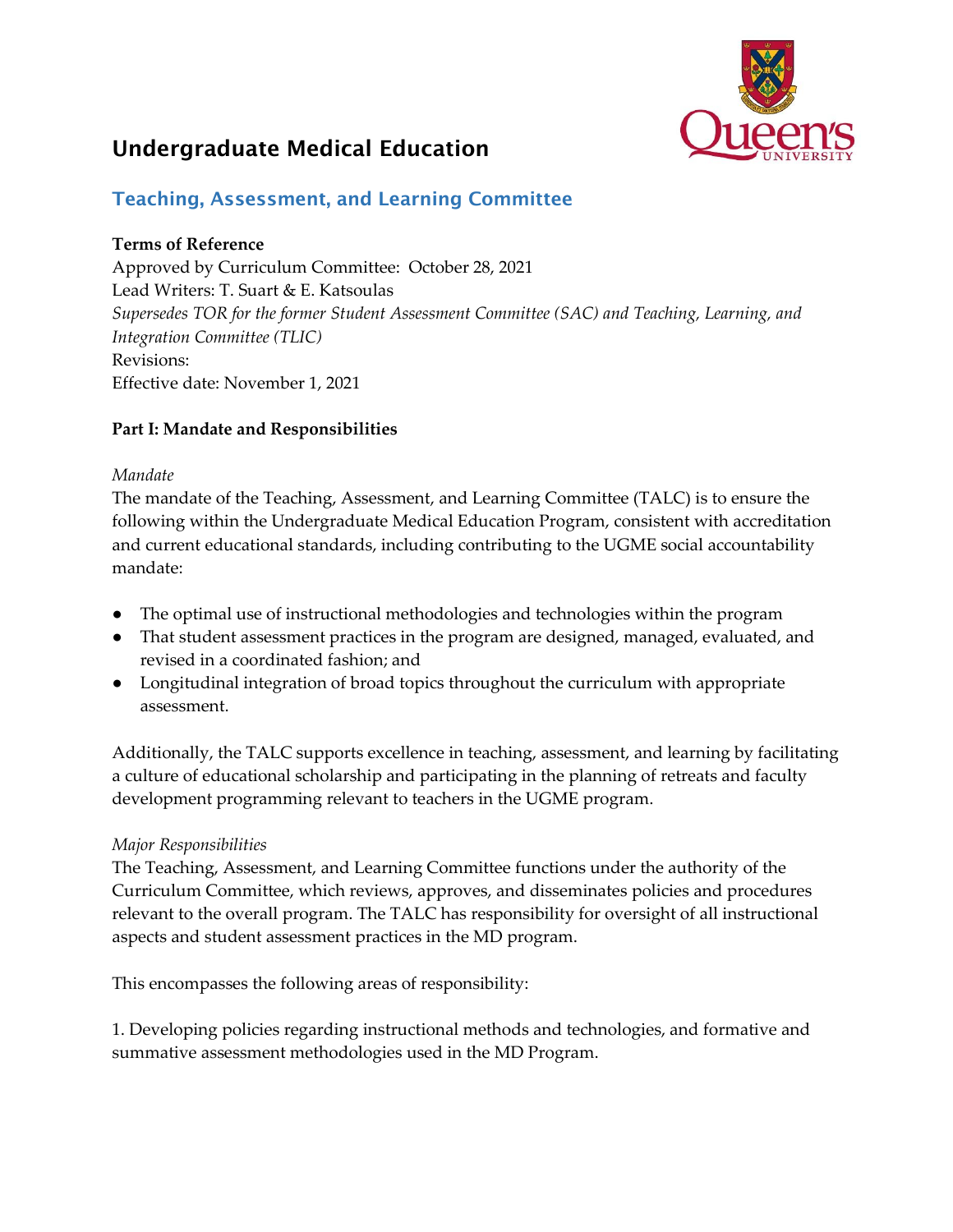2. Monitoring the implementation of and adherence to the teaching, assessment, and learning policies in the MD Program

3. Proactively supporting instructional and assessment changes and educational improvements through adopting and applying new and/or other appropriate methodologies and information technologies pertaining to student learning and assessment within the MD Program, including contributing to providing any necessary faculty development.

4. Working to define and articulate longitudinal integrated topics that span courses, terms and curricular segments to ensure appropriate coordinated instruction and assessment of these topics.

5. Assisting with evaluation of adherence with and providing content material for accreditation reports for all of the following elements of the accreditation standards that pertain to teaching, assessment and Learning (Described in Appendix A – to be added):

- ∙ 6.3 Self-Directed and Life-Long Learning
- ∙ 6.6 Service-Learning
- ∙ 7.3 Scientific Method/Clinical/Translational Research
- ∙ 7.4 Critical Judgment/Problem-Solving Skills
- ∙ 7.5 Societal Problems
- ∙ 7.6 Cultural Competence and Health Care Disparities
- ∙ 7.7 Medical Ethics
- ∙ 7.8 Communication Skills
- ∙ 7.9 Interprofessional Collaborative Skills
- ∙ 7.10 Professional and Leadership Development
- ∙ 8.3 Curricular Design, Review, Revision/Content Monitoring
- ∙ 8.7 Comparability of Education/Assessment
- ∙ 9.1 Preparation of Resident and Non-Faculty Instructors Standard
- ∙ 9.4 Assessment System
- ∙ 9.5 Narrative Assessment
- ∙ 9.6 Setting Standards of Achievement
- ∙ 9.7 Timely Formative Assessment and Feedback
- ∙ 9.8 Fair and Timely Summative Assessment

6. Ongoing liaison and collaboration with other groups with related mandates including:

∙ UGME Educational Developer Team

- ∙ The Faculty of Health Sciences Educational Technology Unit
- ∙ Bracken Library
- ∙ The Office of Professional Development and Educational Scholarship (OPDES)
- ∙ The Centre for Teaching and Learning

7. Identifying opportunities for scholarship related to teaching, assessment, and learning.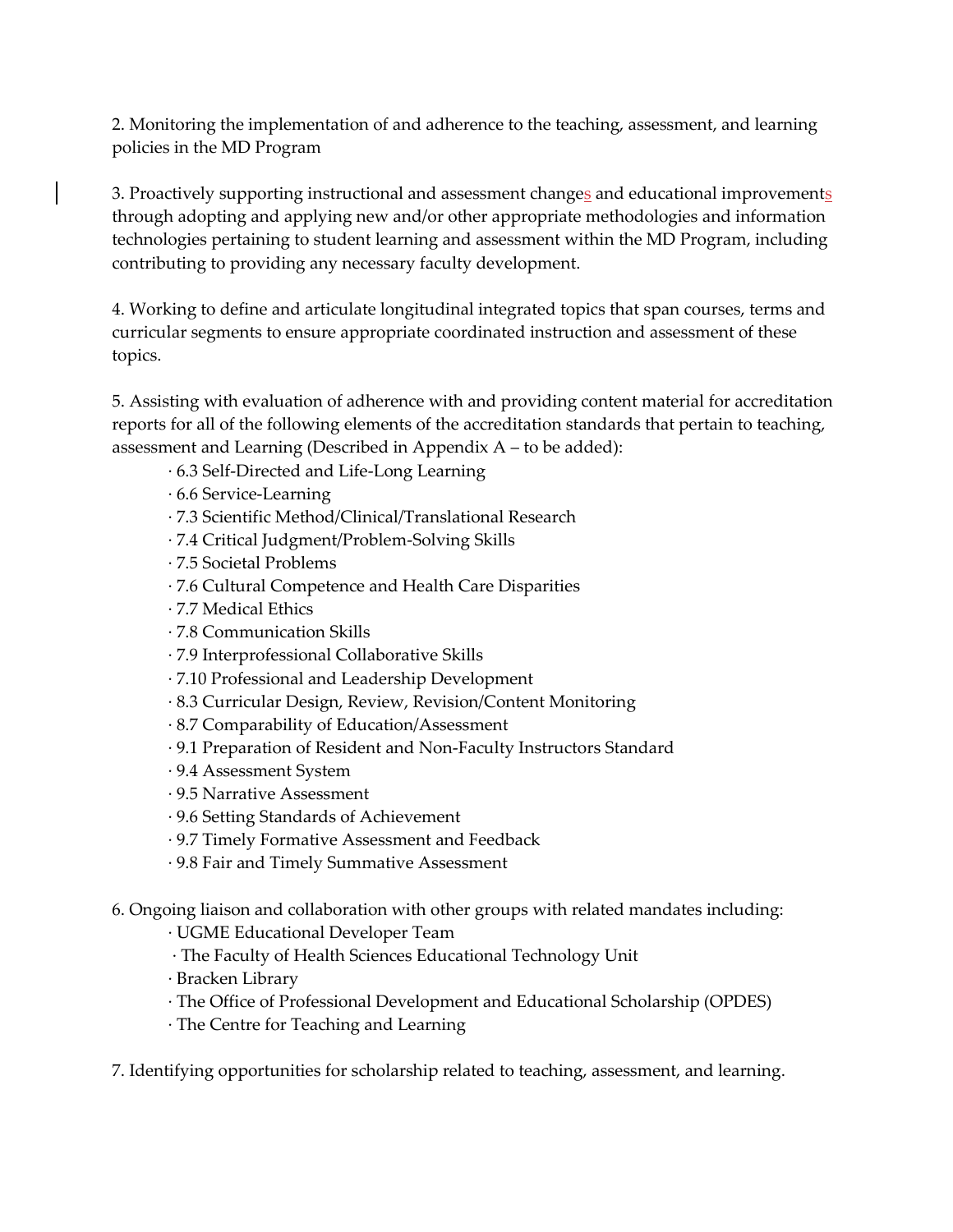#### *Specific Functions*

- 1. Development of Policy: The Teaching, Assessment, and Learning Committee develops policies regarding instructional methods that are aligned to the mission and values of the MD program, and to direct assessment practices and recommends them to the Curriculum Committee for review and approval. Such policies include those directing types of instructional practices, formative and summative assessment practices throughout the curriculum, overall conduct of assessment of student learning and reliability and validity of assessment methods, guided by educational research literature and best practices.
- 2. Definition of Terms: From time to time, the TALC may develop evidence-based briefing notes providing background and definitions to ensure a common understanding and facilitate effective implementation of preferred instructional and assessment techniques.
- 3. Oversight of Assessment: The TALC has the responsibility for oversight of student assessment throughout the curriculum, through regular review of assessment practices in all courses, working with the Course and Faculty Review Committee where appropriate.
- 4. Ensuring Compliance with Instructional Methods and Assessment Policies: The Teaching, Assessment and Learning Committee is responsible for the tracking and verification of instructional methods used in the MD program, including the regular reporting of these statistics.
- 5. Supporting Maintenance of Quality and Implementation of Changes in Instructional and Assessment Methods and Technologies: The TALC works with identified partners to provide guidance and support to Course Directors, Intrinsic Role Leads and individual faculty and administrative staff on appropriate teaching and assessment strategies and throughout instructional and assessment changes (including technology changes) within the MD Program. This includes advising on the planning and development of regular Faculty retreats and the implementation of other regular faculty development and communication strategies about instructional and assessment policies, methods, and available resources.
- 6. Developing and supporting opportunities for self-directed learning and self-assessment: TALC will work to identify and foster curricular and extra-curricular opportunities for student self-directed learning and self-assessment including (but not limited to): Service Learning, Academic Enrichment Programs, Student Interest Groups, First Patient Project, Critical Enquiry Projects, History of Medicine Projects, mini-Scholar exercises, etc.
- 7. Longitudinal integration: The TALC works to identify and delineate longitudinal topics (known as "integrated threads") which span courses, terms and/or curricular segments. This includes identifying opportunities, gaps, and redundancies and working with Course Directors, Intrinsic Role Leads, and other experts to define curricular content, sequencing and assessment in order to develop integrated thread proposals for approval by the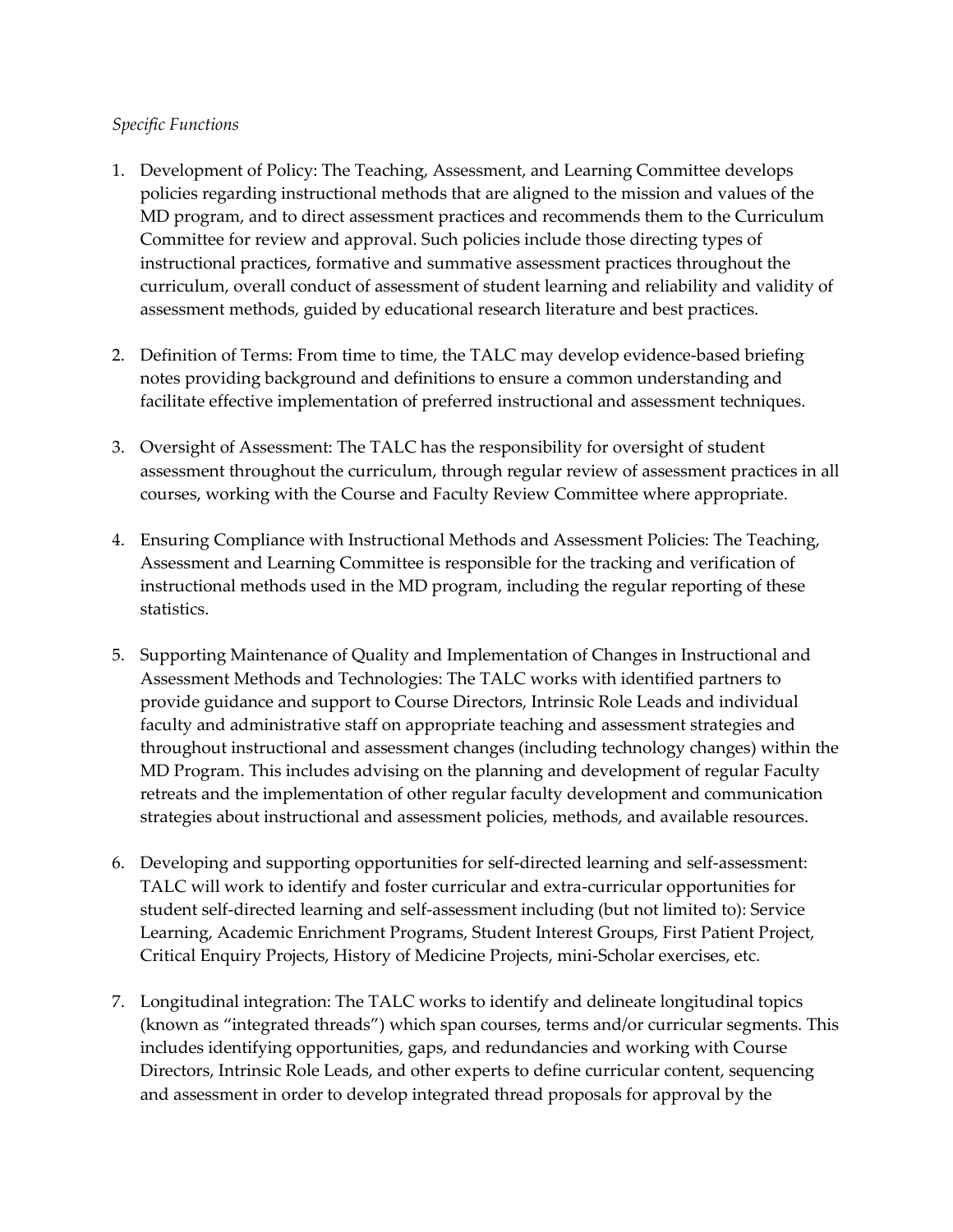Curriculum Committee. The Committee will schedule an annual mini-retreat with the Intrinsic Role Leads to review competency integration and milestones.

8. Educational Scholarship: The TALC is responsible for the facilitation and communication of scholarship in education within the MD Program, in collaboration with the FHS Office of Professional Development and Educational Scholarship. This includes the communication of scholarship opportunities and successes to the teaching faculty and support staff and the tracking of such activities as they relate to the MD Program.

## **Part II: Leadership & Membership**

#### *Leadership*

The Chair of the Teaching, Assessment, and Learning Committee is appointed by the UGME Associate Dean. Where the Chair is absent for any reason, an Acting Chair may be appointed by the Chair or, in the absence of such an appointment, by the committee members present. Only voting members may serve as Acting Chair. The Chair, or Acting Chair, will only vote in order to break a tie.

#### *Membership*

Ex-officio members:

- Assistant Dean Curriculum
- Educational Developer
- Assessment & Evaluation Consultant
- Director, Intrinsic Competencies
- VP Academic Aesculapian Society (or delegate)
- Manager, EdTech Unit (or delegate)
- Head, Bracken Library (or delegate)

## Appointed Members\*:

In addition, the committee will be augmented by the following appointed members who have demonstrated interest and/or training in teaching, assessment or both, who will be nominated by the standing members and appointed by the Curriculum Committee:

- One faculty member representing Scientific Foundations courses
- Three additional faculty members, ensuring representation from pre-clerkship and clerkship, and including one regional faculty member
- One intrinsic role lead
- One additional student representative, from a different cohort than the VP academic, with a preference for a student not serving in any other Aesculapian Society or Class Council role
- Two residents (nominated by the Associate Dean, Postgraduate Medical Education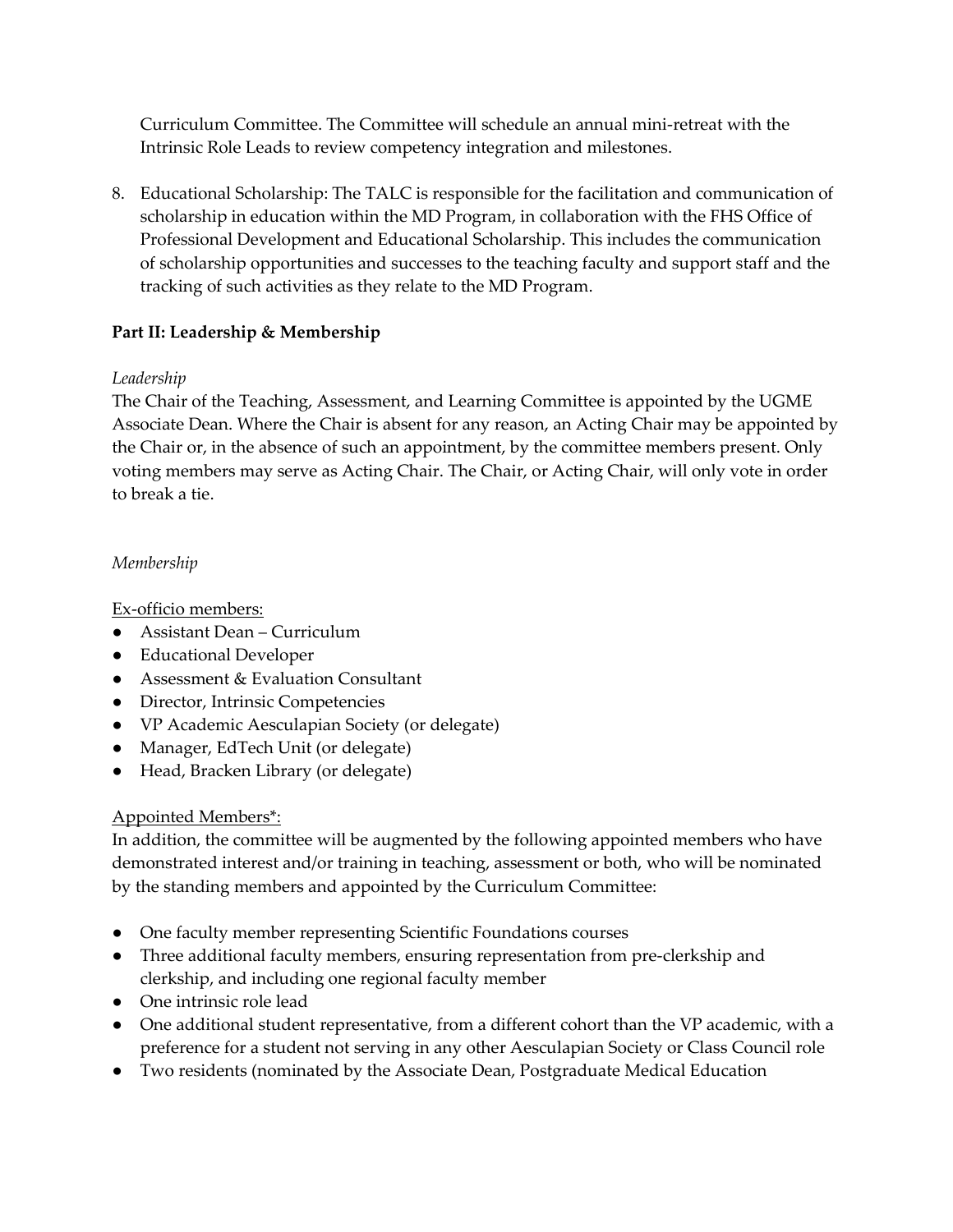*\* Appointment of faculty members is not limited to Course Directors; membership from across faculty roles is encouraged and preferred*

## Corresponding members:

These are non-voting members who will receive agendas and minutes from the Teaching, Assessment, and Learning Committee but will not be expected to routinely attend meetings:

- Associate Dean, UGME
- Assistant Dean- Academic Affairs and Programmatic Quality Assurance
- Director, Education Development, OPDES, FHS (or delegate)
- Director, Pre-clerkship
- Director, Clerkship
- Deputy Director, Clerkship
- Director, Clerkship Curricular Courses
- Director, Clinical Skills
- Director, Clinical Simulation Centre
- Chair, Course and Faculty Review Committee
- Chair, Progress and Promotions Committee
- Chair, Course and Faculty Review Committee

## *Additional Considerations*

- The Chair may invite such guests as are necessary to conduct the meeting.
- All new members will receive the Terms of Reference and will be oriented to the position by the Chair.
- Where a member represents more than one role, another designate should be appointed to represent one of the roles.

## *Responsibilities of Members*

All members will participate actively in the committee by:

- ∙ Reviewing all pre-circulated material
- ∙ Attending at least 70% of the meetings
- ∙ Participating in working groups, as required
- ∙ Communicating committee activities and decisions as appropriate

## *Term of Membership*

Appointed members (with the exception of students and residents) will normally serve a threeyear term, renewable once. Student and resident members will serve a one-year term, renewable twice.

## **Part III: Meeting Procedures**

## *Frequency and Duration of Meetings and Retreats*

Meetings will be held six times during the academic year and otherwise at the call of the Chair. Retreats will be held up to twice a year, or as needed at the discretion of the Chair.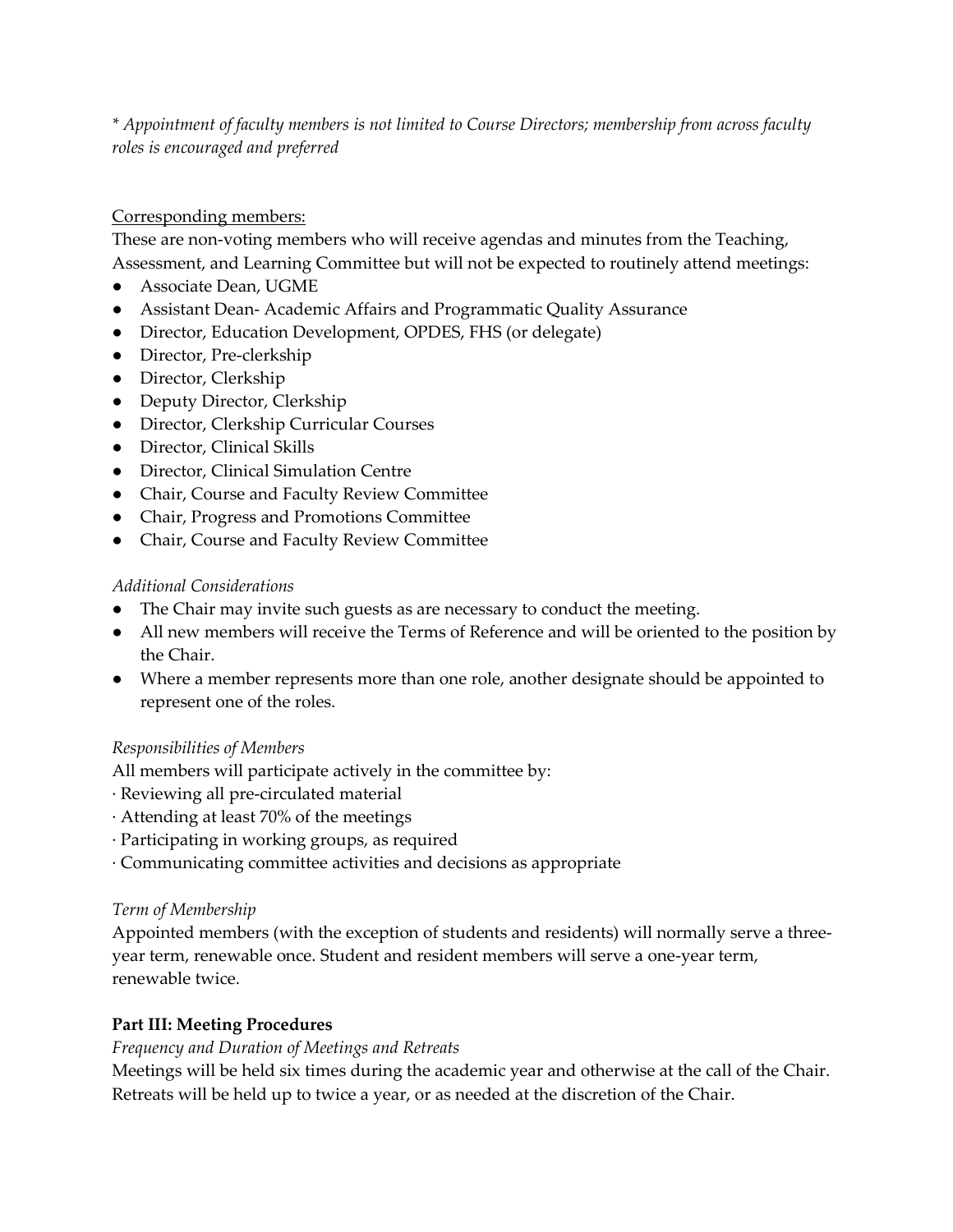#### *Quorum*

Quorum for the purpose of approving minutes or passing motions will be 50% plus one of all voting members, either present in person or via teleconference. Meetings may be held in the absence of a quorum, but no decisions will be made.

#### *Conflict of Interest*

Members are expected to declare a conflict of interest if their real or perceived personal interests might be seen to influence their ability to assess any matter before the committee objectively. They can do so either by personal declaration at a meeting or in writing to the Chair. They will be excused from any discussions regarding the matter in question. The declaration and absences will be recorded in the minutes.

#### *Decision-Making*

Decisions that establish program policy changes or directions to subcommittees or faculty members will be discussed in the context of specific motions, passed by a majority vote of members and recorded in the minutes. The Chair will aim to build consensus, if possible (see Appendix  $B - t_0$  be added), but the final decision will be made by voting. Votes may be conducted electronically, if necessary.

#### **Part IV: Administrative Support & Communication**

#### *Administrative Support*

The Secretary will be a member of the Staff of the Undergraduate Medical Education Office, appointed by a UGME Manager.

#### *Agendas & Minutes*

∙ Agendas and minutes of committee meetings are to be distributed to the committee members by the secretary.

∙ Minutes are normally distributed electronically to all members within two weeks of meetings.

∙ Minutes will be uploaded to the Committee's community in Elentra.

#### *Reporting Relationship*

The Teaching, Assessment, and Learning Committee reports to the Curriculum Committee. The Teaching, Assessment, and Learning Committee will produce an annual report of its activities to be submitted to Curriculum Committee. That report will be written by the Chair and reviewed and approved by the committee before dissemination.

Recommendations for changes in policies will be presented by the Teaching, Assessment and Learning Committee for review and approval by the Curriculum Committee prior to implementation.